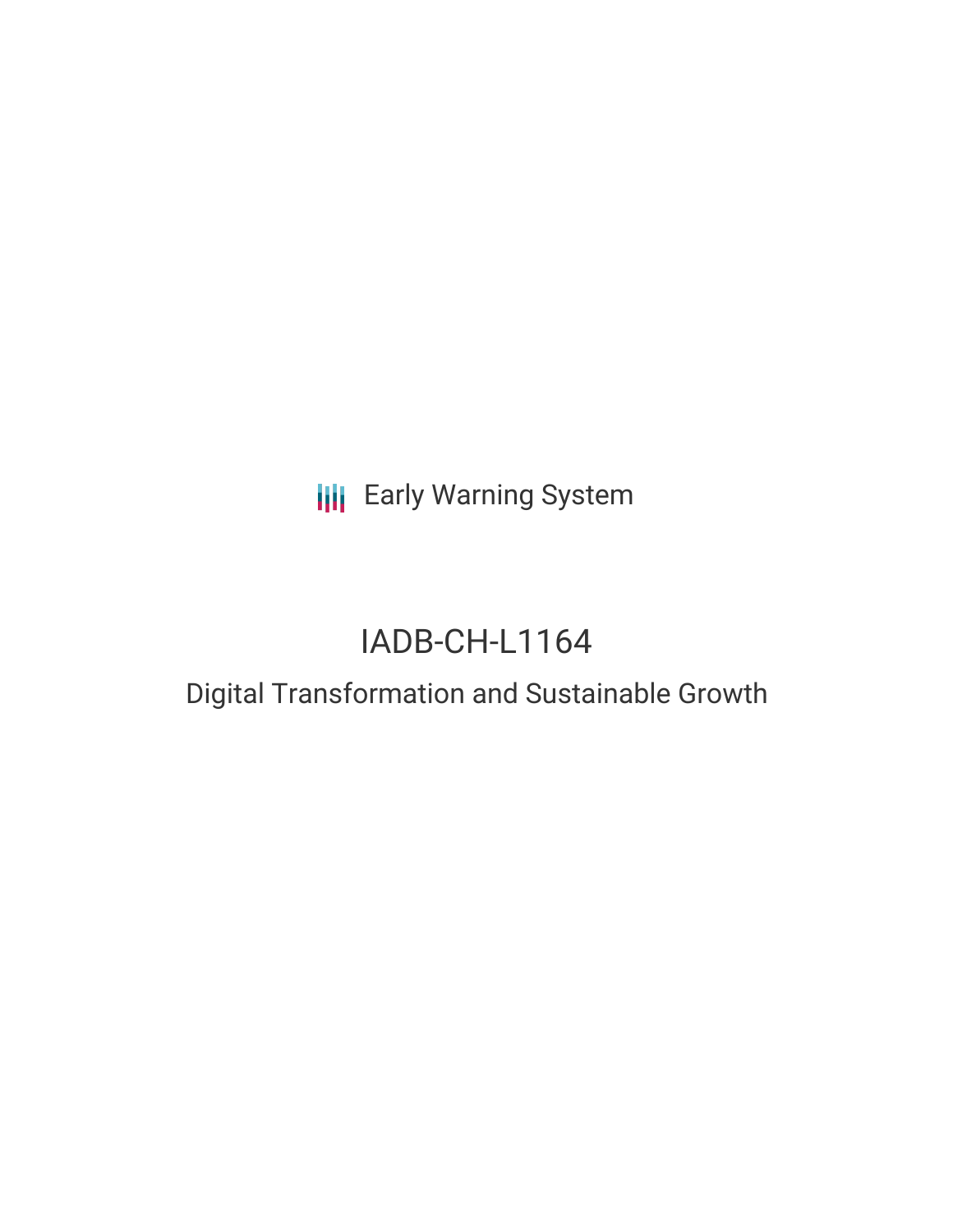

#### **Quick Facts**

| <b>Countries</b>               | Chile                                  |
|--------------------------------|----------------------------------------|
| <b>Financial Institutions</b>  | Inter-American Development Bank (IADB) |
| <b>Status</b>                  | Approved                               |
| <b>Bank Risk Rating</b>        | B                                      |
| <b>Voting Date</b>             | 2021-12-15                             |
| <b>Borrower</b>                | Government of Chile                    |
| <b>Sectors</b>                 | Communications, Law and Government     |
| <b>Investment Type(s)</b>      | Loan                                   |
| <b>Investment Amount (USD)</b> | \$100.00 million                       |
| <b>Loan Amount (USD)</b>       | \$100.00 million                       |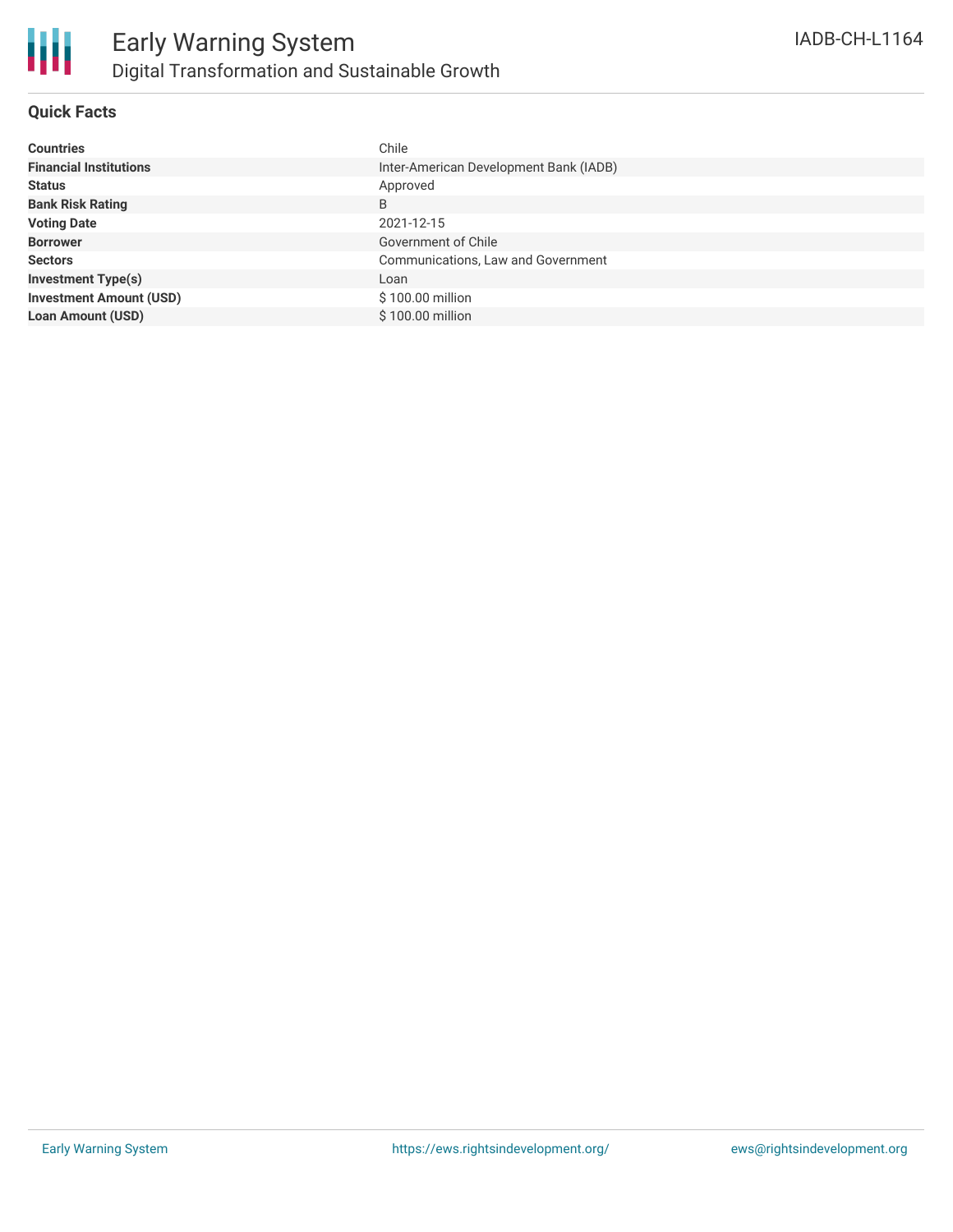

#### **Project Description**

The general objective of the program is to promote an improvement in Chile's competitiveness that promotes sustainable and inclusive growth. The specific objectives are: (i) accelerate the digital transformation of public services, as well as digital connectivity; (ii) promote the transition to circular models of production and consumption; and (iii) promote, with special emphasis on women, the recovery and formalization of employment through support for SMEs, stimulation of hiring, and targeted training of the workforce.

The bank has categorized this project as having an environmental and social risk category of B13.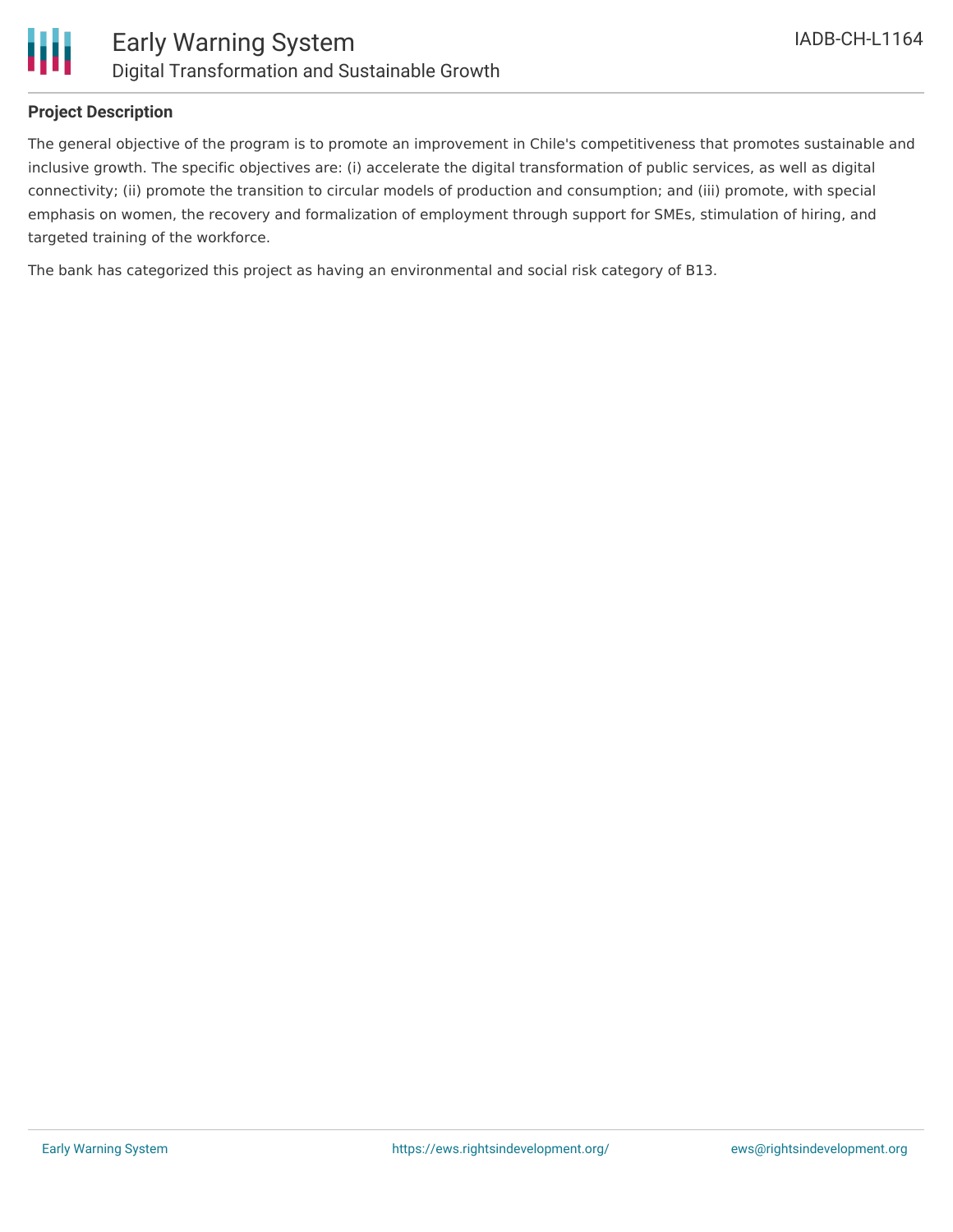

## Early Warning System Digital Transformation and Sustainable Growth

#### **Investment Description**

• Inter-American Development Bank (IADB)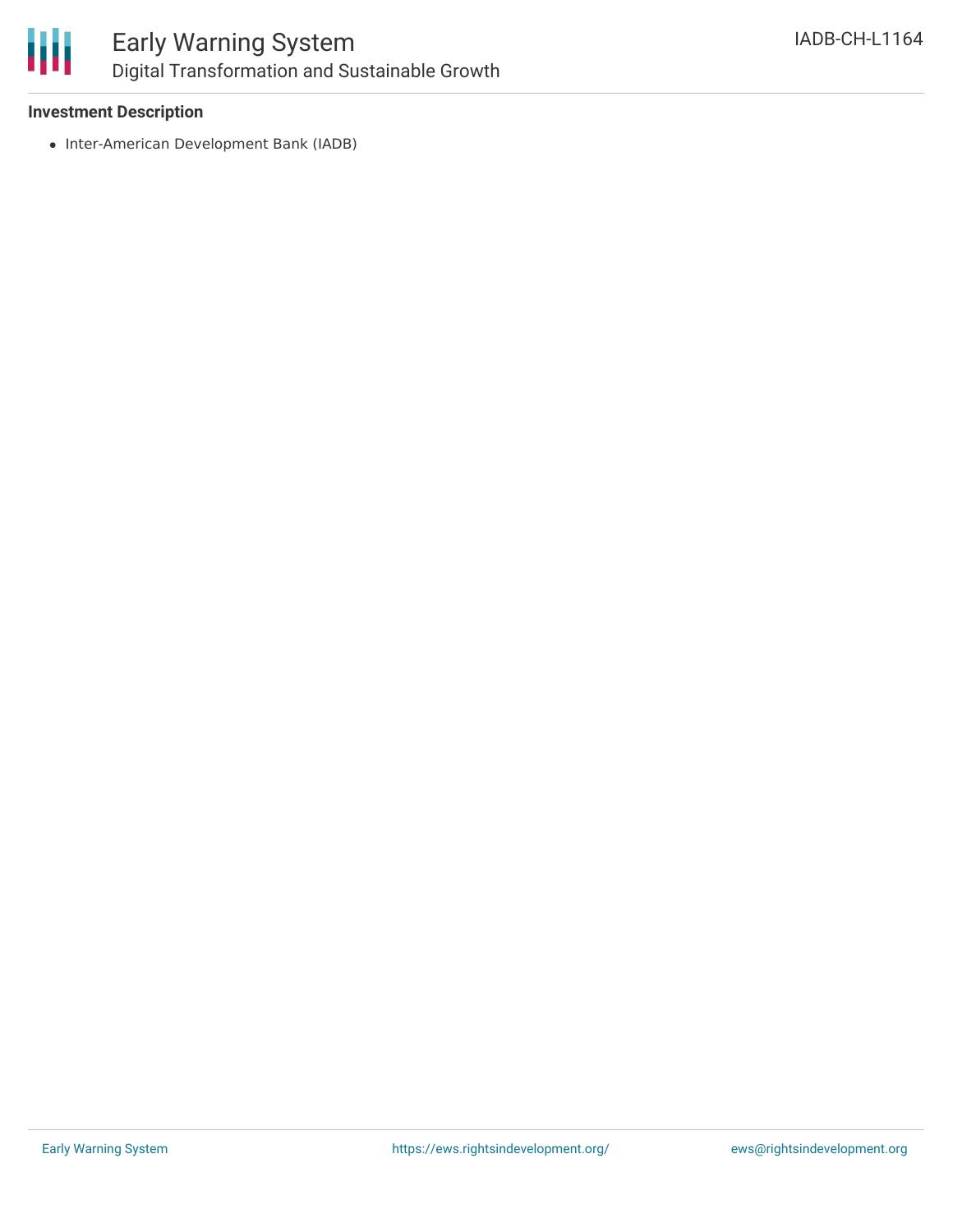

#### **Contact Information**

\*\*Project contacts not available at the time of disclosure.\*\*

#### ACCOUNTABILITY MECHANISM OF IADB

The Independent Consultation and Investigation Mechanism (MICI) is the independent complaint mechanism and fact-finding body for people who have been or are likely to be adversely affected by an Inter-American Development Bank (IDB) or Inter-American Investment Corporation (IIC)-funded project. If you submit a complaint to MICI, they may assist you in addressing the problems you raised through a dispute-resolution process with those implementing the project and/or through an investigation to assess whether the IDB or IIC is following its own policies for preventing or mitigating harm to people or the environment. You can submit a complaint by sending an email to MICI@iadb.org. You can learn more about the MICI and how to file a complaint at http://www.iadb.org/en/mici/mici,1752.html (in English) or http://www.iadb.org/es/mici/mici,1752.html (Spanish).